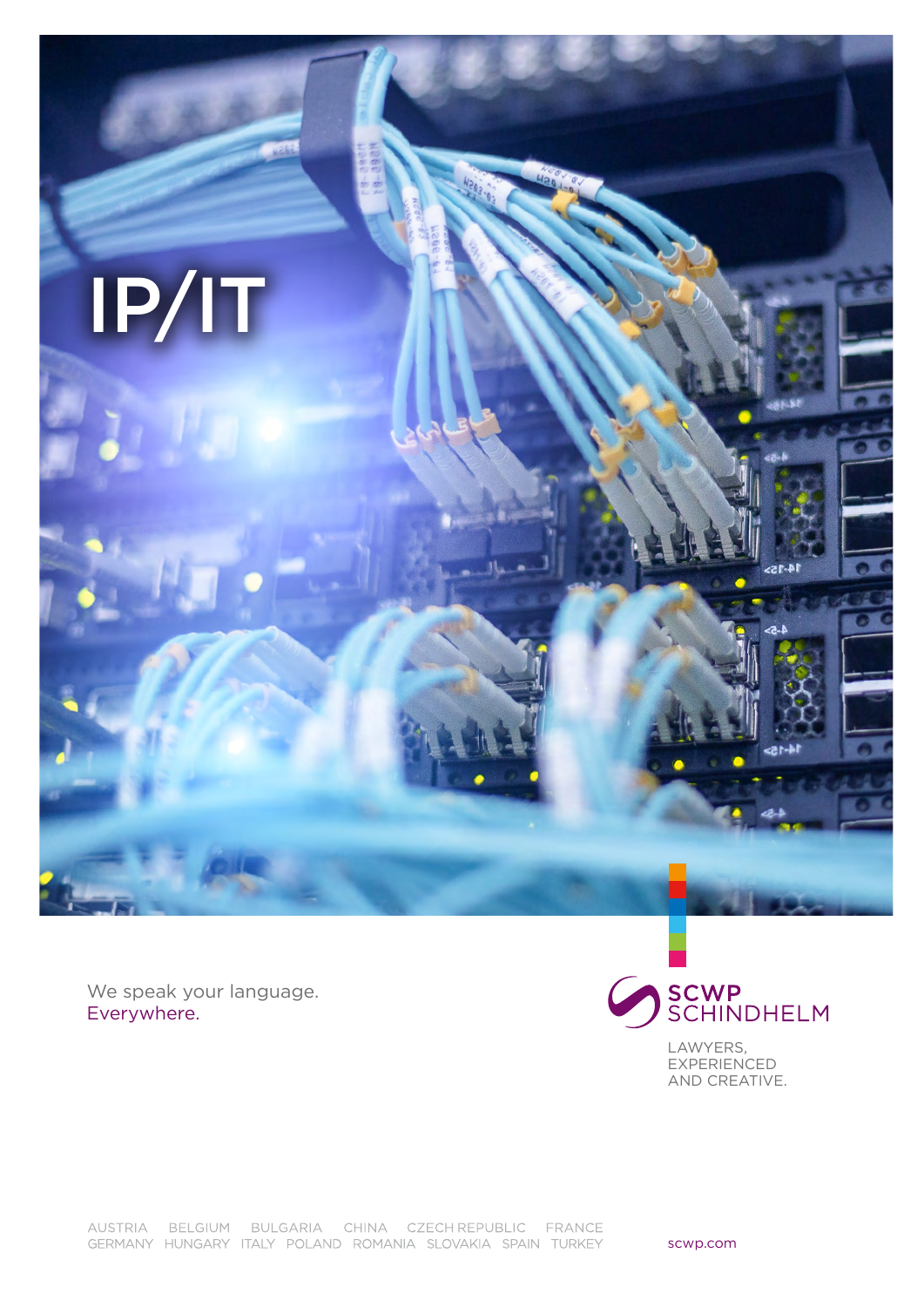

# WE ARE ONE STEP AHEAD OF DEVELOPMENTS

Innovation is invaluable in today's globalised economy. It secures the market position and economic success of companies. This makes it all the more important to protect your company's innovations and intangible assets in the long term. The protection and defence of intellectual property and the secure design of IT systems have become an indispensable part of corporate risk management.

SCWP Schindhelm's IP/IT team offers you the full range of IP and IT legal advice. We have made it our business to protect your rights and technologies and defend them in court so that your innovations are safe.

Technological developments, legislation and case law are continuously changing IP and IT law. We have our finger on the pulse for you, observe the developments and can give you predictive advice.

In doing so, we work closely with other business areas of our firm, for example in transactions, antitrust issues or employee inventions.

# **Three good reasons – what sets us apart:**

Your challenges are our day-to-day business. Our lawyers combine the full range of skills required to successfully implement your strategic and operational objectives.

## We want to understand your business.

And make every effort to really get to know you. Our goal is to build a long-term partnership and work closely with you – side by side with your management teams.

#### Locally rooted, nationally and internationally networked.

At our locations, lawyers are at work who know the legal and economic particularities on site and are at home in the respective cultures. As a team, we develop solutions for you that take you further. No matter whether on the national or international stage.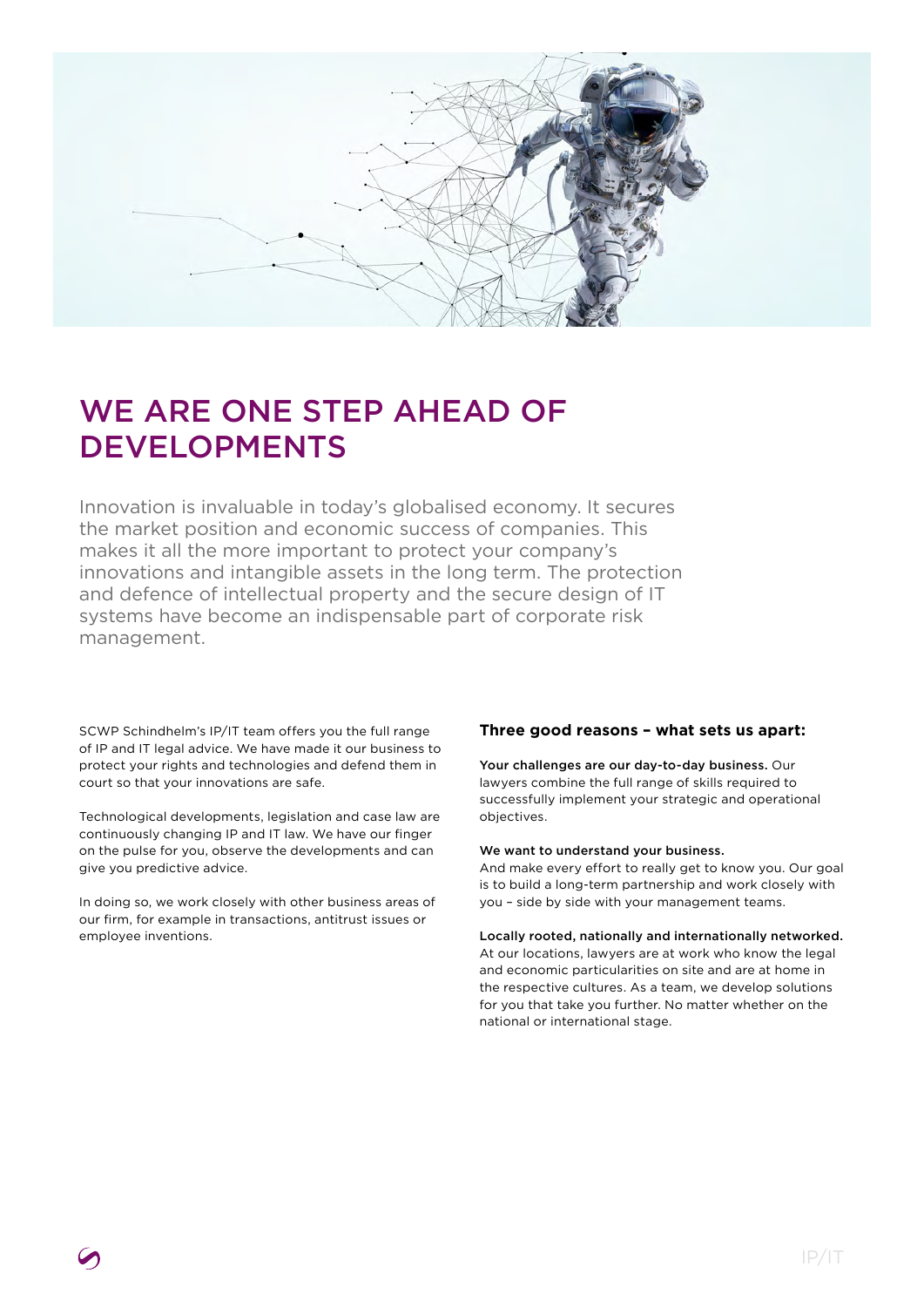

# OUR EXPERTISE IN IP/IT LAW

Tailor-made and economically pragmatic solutions for your company are our top priority. This is how we adapt our team to your individual needs. For complex and cross-border projects, we work in interdisciplinary teams across locations and countries on the optimal solution for you.

Do you need legal advice on trademark law, utility model law or design law? We advise you on the registration and defence of your IP rights and thus secure the growth of your business. In the event of infringements of your IP rights, our IP/IT team will defend your rights immediately and comprehensively in and out of court. Our special expertise lies in the immediate obtaining of interim injunctions at trade fairs, also in the trade fair metropolises. In addition, we cooperate with lawenforcement agencies and customs to effectively combat violations of the law.

Are you being sued by a competitor for injunctive relief? We advise and represent you in connection with claims asserted against you by third parties. Where possible under national law, we seek to oppose the issuance of interim injunctions by depositing protective letters.

# **What about copyright protection for your products?**

Music, software, photographs, drawings, plans and texts are your personal intellectual creation and are subject to copyright protection. We advise you as early as the copyright emergence stage and ensure that you can provide priority evidence.

In the second step, we draft and negotiate contracts for you on the granting and transfer of copyright usage rights, in particular licence and cooperation agreements, and enforce your rights in the event of copyright infringements out of court or represent you in infringement proceedings in court. It goes without saying that we will support you in the pursuit of and defence against claims for injunctive relief and damages.

Our range of services in IT law includes the legally secure drafting of licence agreements of all kinds, software development agreements, delimitation and priority rights agreements, know-how agreements and legal advice on all issues relating to internet law, domain and e-commerce law and data protection.